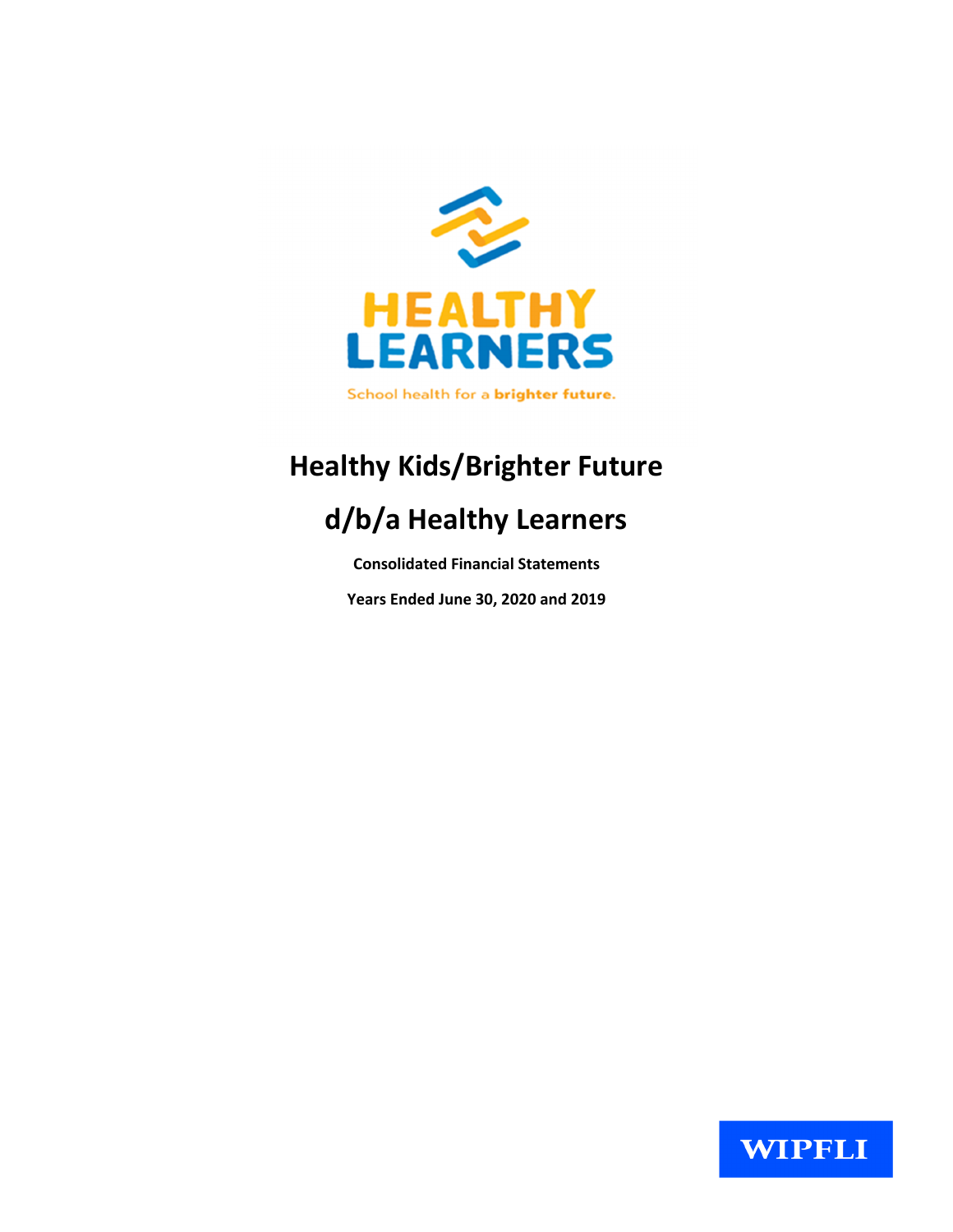# **WIPFLI**

# **Independent Auditor's Report**

Board of Directors Healthy Kids/Brighter Future d/b/a Healthy Learners Brunswick, Maine

#### **Report on the Consolidated Financial Statements**

We have audited the accompanying consolidated financial statements of Healthy Kids/Brighter Future d/b/a Healthy Learners which comprise the consolidated statements of financial position as of June 30, 2020 and 2019, and the related consolidated statements of activities, functional expenses and cash flows for the years then ended and the related notes to the consolidated financial statements.

#### **Management's Responsibility for the Financial Statements**

Management is responsible for the preparation and fair presentation of these consolidated financial statements in accordance with accounting principles generally accepted in the United States; this includes the design, implementation, and maintenance of internal control relevant to the preparation and fair presentation of consolidated financial statements that are free from material misstatement, whether due to fraud or error.

#### **Auditor's Responsibility**

Our responsibility is to express an opinion on these consolidated financial statements based on our audits. We conducted our audits in accordance with auditing standards generally accepted in the United States. Those standards require that we plan and perform the audit to obtain reasonable assurance about whether the consolidated financial statements are free from material misstatement.

An audit involves performing procedures to obtain audit evidence about the amounts and disclosures in the consolidated financial statements. The procedures selected depend on the auditor's judgment, including the assessment of the risks of material misstatement of the consolidated financial statements, whether due to fraud or error. In making those risk assessments, the auditor considers internal control relevant to the entity's preparation and fair presentation of the consolidated financial statements in order to design audit procedures that are appropriate in the circumstances, but not for the purpose of expressing an opinion on the effectiveness of the entity's internal control. Accordingly, we express no such opinion. An audit also includes evaluating the appropriateness of accounting policies used and the reasonableness of significant accounting estimates made by management, as well as evaluating the overall presentation of the consolidated financial statements.

We believe that the audit evidence we have obtained is sufficient and appropriate to provide a basis for our audit opinion.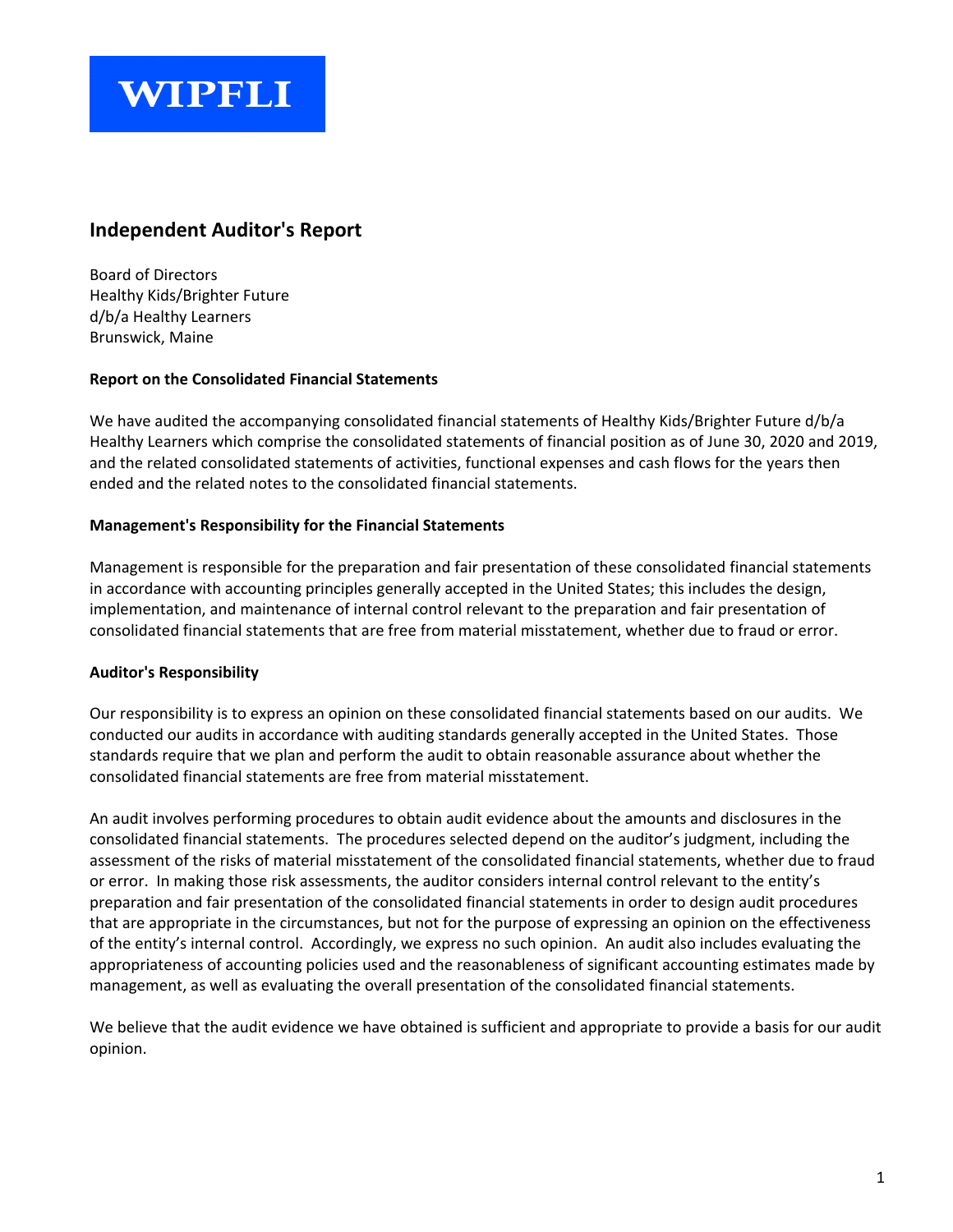

#### **Opinion**

In our opinion, the consolidated financial statements referred to above present fairly, in all material respects, the consolidated financial position of Healthy Kids/Brighter Future d/b/a Healthy Learners as of June 30, 2020 and 2019, and the consolidated changes in their net assets and their cash flows for the years then ended in accordance with accounting principles generally accepted in the United States.

#### **Emphasis of Matter**

As discussed in Note 1 to the consolidated financial statements, Healthy Kids/Brighter Future d/b/a Healthy Learners adopted the amendments in Accounting Standards Update (ASU) No. 2018-08, Clarifying the Scope and the Accounting Guidance for Contributions Received and Contributions Made as of and for the year ended 2020.

ipji LLP

Wipfli LLP South Portland, Maine December 8, 2020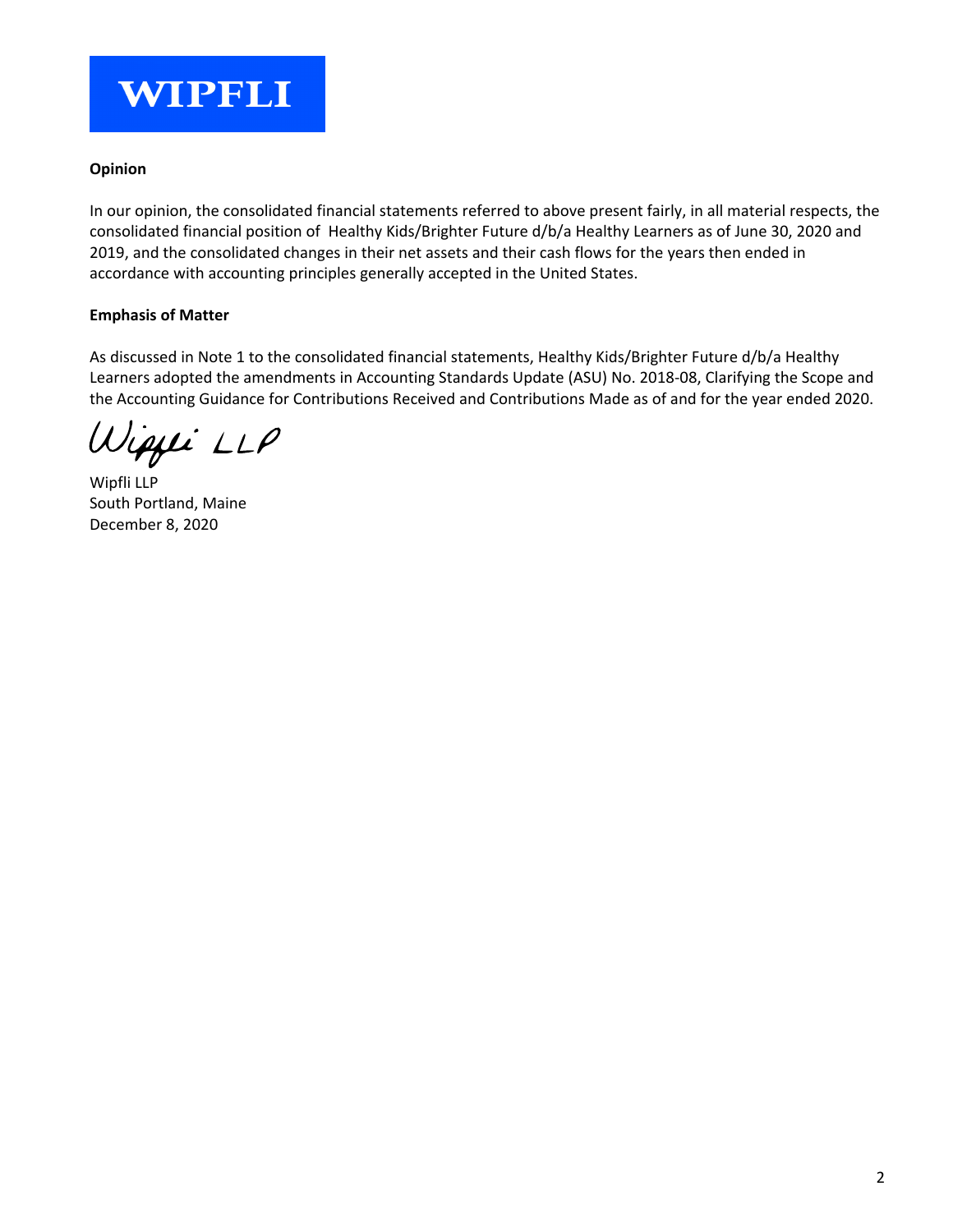# **Healthy Kids/Brighter Future d/b/a Healthy Learners**

**Consolidated Statements of Financial Position**

| As of June 30,                          |     | 2020           | 2019    |
|-----------------------------------------|-----|----------------|---------|
|                                         |     |                |         |
| <b>Assets</b>                           |     |                |         |
| Cash and cash equivalents               | \$  | 700,721 \$     | 276,592 |
| Certificates of deposit                 |     | 802,855        | 401,520 |
| Contributions and grants receivable     |     | 50,000         | 65,565  |
| Other receivables                       |     | 25,368         | 3,225   |
| Prepaid expenses                        |     | 12,203         | 12,094  |
| Property and equipment - net            |     | 21,231         | 14,332  |
|                                         |     |                |         |
| Total assets                            | \$. | $1,612,378$ \$ | 773,328 |
|                                         |     |                |         |
| <b>Liabilities and Net Assets</b>       |     |                |         |
| <b>Liabilities</b>                      |     |                |         |
| Accounts payable and accrued expenses   | \$  | $5,838$ \$     | 968     |
| Accrued payroll                         |     | 23,008         | 14,402  |
| <b>Total liabilities</b>                |     | 28,846         | 15,370  |
|                                         |     |                |         |
| <b>Net assets</b>                       |     |                |         |
| Without donor restrictions              |     | 1,483,643      | 692,393 |
| With donor restrictions                 |     | 99,889         | 65,565  |
| <b>Total net assets</b>                 |     | 1,583,532      | 757,958 |
|                                         |     |                |         |
| <b>Total liabilities and net assets</b> | \$. | 1,612,378 \$   | 773,328 |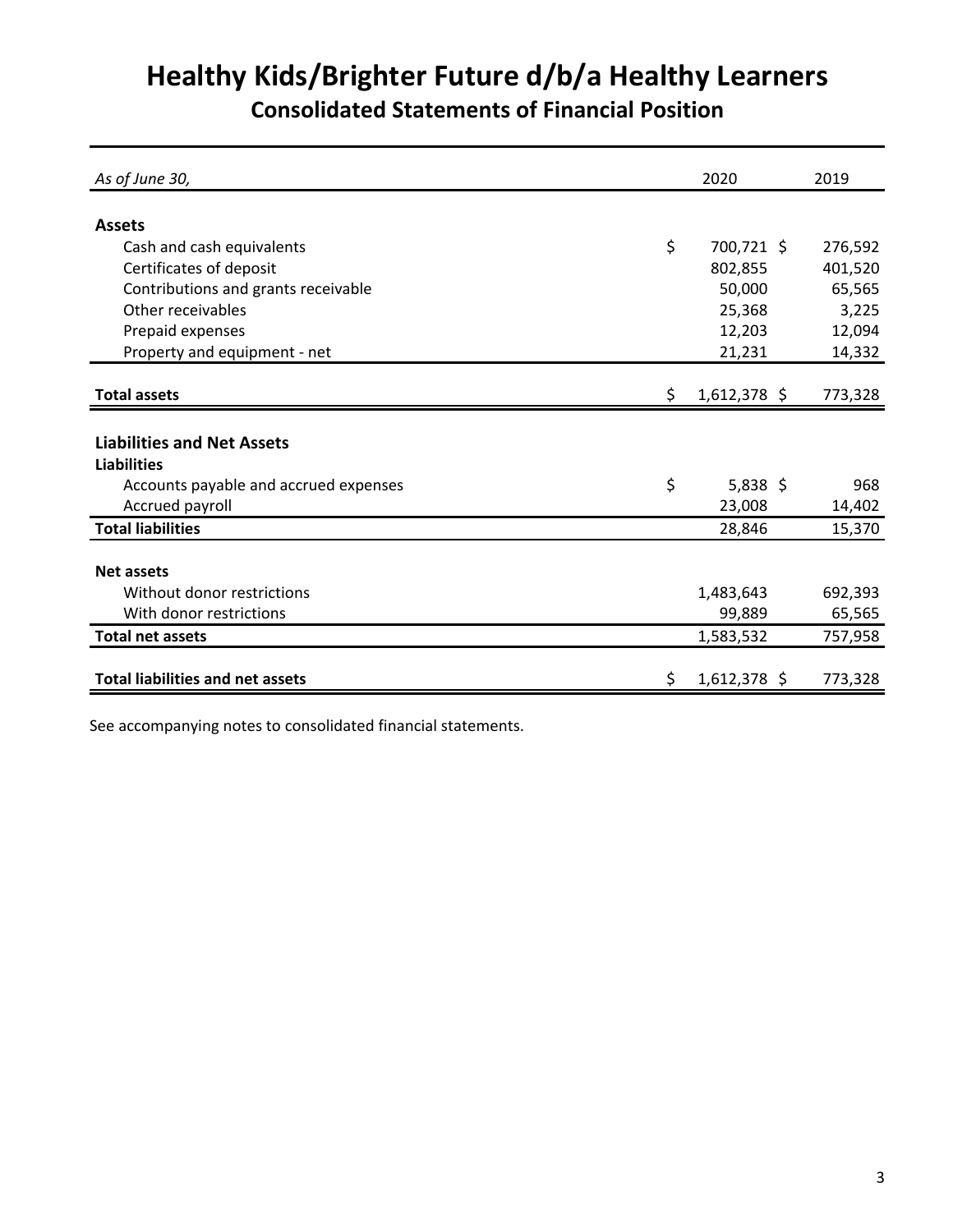# **Healthy Kids/Brighter Future d/b/a Healthy Learners**

# **Consolidated Statement of Activities**

(With comparative total for the year ended June 30, 2019)

|                                       |    |                      | 2020              |                | 2019      |
|---------------------------------------|----|----------------------|-------------------|----------------|-----------|
|                                       |    | <b>Without Donor</b> | <b>With Donor</b> |                |           |
| Year Ended June 30                    |    | Restrictions         | Restrictions      | Total          | Total     |
| Revenue                               |    |                      |                   |                |           |
| Grants and contributions              | \$ | 1,801,908 \$         | 99,889 \$         | 1,901,797 \$   | 998,621   |
| Loss on currency translation          |    | (26,077)             |                   | (26,077)       | (25, 836) |
| Interest                              |    | 10,424               |                   | 10,424         | 4,470     |
| Gain on sale of fixed assets          |    |                      |                   |                | 380       |
| Net assets released from restrictions |    | 65,565               | (65, 565)         |                |           |
| <b>Total revenue</b>                  |    | 1,851,820            | 34,324            | 1,886,144      | 977,635   |
|                                       |    |                      |                   |                |           |
| <b>Expenses</b>                       |    |                      |                   |                |           |
| Program                               |    | 828,596              |                   | 828,596        | 525,178   |
| Administrative                        |    | 187,214              |                   | 187,214        | 104,025   |
| Fundraising                           |    | 44,760               |                   | 44,760         | 22,130    |
| <b>Total expenses</b>                 |    | 1,060,570            |                   | 1,060,570      | 651,333   |
|                                       |    |                      |                   |                |           |
| Change in net assets                  |    | 791,250              | 34,324            | 825,574        | 326,302   |
|                                       |    |                      |                   |                |           |
| Net assets, beginning of year         |    | 692,393              | 65,565            | 757,958        | 431,656   |
|                                       |    |                      |                   |                |           |
| Net assets, end of year               | Ş  | $1,483,643$ \$       | $99,889$ \$       | $1,583,532$ \$ | 757,958   |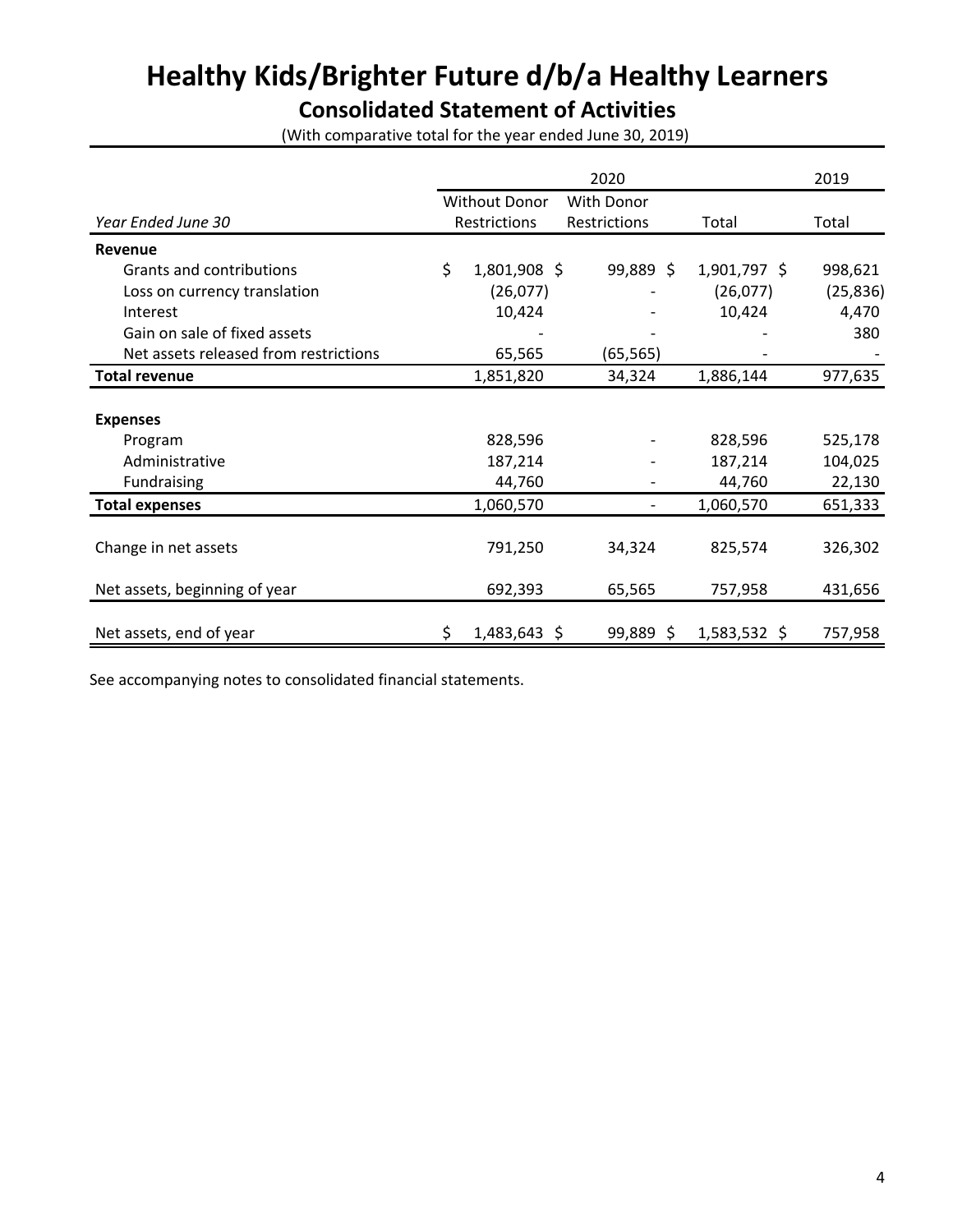# **Healthy Kids/Brighter Future d/b/a Healthy Learners Consolidated Statement of Activities**

|                                       | 2019 |                      |              |           |  |  |  |  |
|---------------------------------------|------|----------------------|--------------|-----------|--|--|--|--|
|                                       |      | <b>Without Donor</b> | With Donor   |           |  |  |  |  |
| Year Ended June 30                    |      | Restrictions         | Restrictions | Total     |  |  |  |  |
| Revenue                               |      |                      |              |           |  |  |  |  |
| Grants and contributions              | \$   | 933,056 \$           | $65,565$ \$  | 998,621   |  |  |  |  |
| Loss on currency translation          |      | (25, 836)            |              | (25, 836) |  |  |  |  |
| Interest                              |      | 4,470                |              | 4,470     |  |  |  |  |
| Gain on sale of assets                |      | 380                  |              | 380       |  |  |  |  |
| Net assets released from restrictions |      | 86,700               | (86, 700)    |           |  |  |  |  |
| <b>Total Revenue</b>                  |      | 998,770              | (21, 135)    | 977,635   |  |  |  |  |
|                                       |      |                      |              |           |  |  |  |  |
| <b>Expenses</b>                       |      |                      |              |           |  |  |  |  |
| Program                               |      | 525,178              |              | 525,178   |  |  |  |  |
| Administrative                        |      | 104,025              |              | 104,025   |  |  |  |  |
| Fundraising                           |      | 22,130               |              | 22,130    |  |  |  |  |
| <b>Total expenses</b>                 |      | 651,333              |              | 651,333   |  |  |  |  |
|                                       |      |                      |              |           |  |  |  |  |
| Change in net assets                  |      | 347,437              | (21, 135)    | 326,302   |  |  |  |  |
|                                       |      |                      |              |           |  |  |  |  |
| Net assets, beginning of year         |      | 344,956              | 86,700       | 431,656   |  |  |  |  |
|                                       |      |                      |              |           |  |  |  |  |
| Net assets, end of year               | \$   | 692,393 \$           | $65,565$ \$  | 757,958   |  |  |  |  |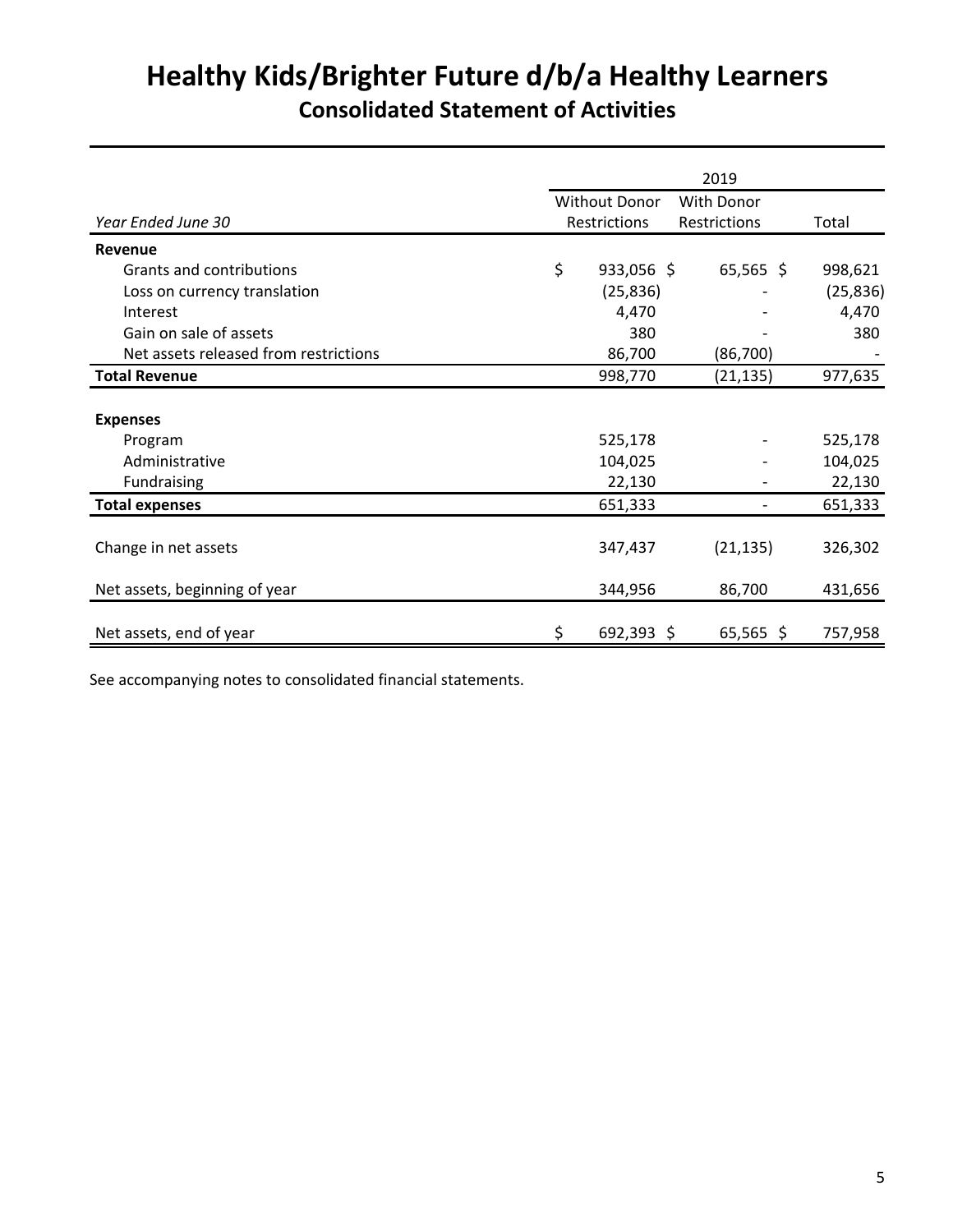# **Healthy Kids/Brighter Future d/b/a Healthy Learners Consolidated Statement of Functional Expenses**

|                                  |                   | <b>Supporting Services</b> |                      |              |
|----------------------------------|-------------------|----------------------------|----------------------|--------------|
| Year Ended June 30, 2020         | Program           | Administrative             | Fundraising          | Total        |
|                                  |                   |                            |                      |              |
| Community engagement             | \$<br>$23,622$ \$ | $\overline{\phantom{a}}$   | \$<br>$\blacksquare$ | \$<br>23,622 |
| Infrastructure support           | 81,012            | 3,527                      |                      | 84,539       |
| Program training                 | 63,505            |                            |                      | 63,505       |
| Program supplies                 | 93,050            | 153                        |                      | 93,203       |
| Program services                 | 11,358            |                            |                      | 11,358       |
| Stipends                         | 27,941            |                            |                      | 27,941       |
| Performance based incentives     | 4,844             |                            |                      | 4,844        |
| Stakeholder meetings             | 15,610            | 421                        |                      | 16,031       |
| Advocacy & government engagement | 23,036            |                            |                      | 23,036       |
| Media engagement                 | 4,970             |                            |                      | 4,970        |
| Visibility & communications      | 528               |                            |                      | 528          |
| Research                         | 786               |                            |                      | 786          |
| Program development              | 566               |                            |                      | 566          |
| Personnel                        | 287,733           | 64,214                     | 23,142               | 375,089      |
| Employee development             | 13,328            | 12,329                     | 497                  | 26,154       |
| Occupancy                        | 100,157           | 17,743                     | 1,997                | 119,897      |
| Communication                    | 3,772             | 1,208                      | 5                    | 4,985        |
| Electronics                      | 19,200            | 2,929                      | 369                  | 22,498       |
| Software subscriptions           | 22,674            | 1,060                      | 421                  | 24,155       |
| Travel                           | 24,369            | 36,675                     | 9,456                | 70,500       |
| <b>Professional services</b>     | 2,164             | 42,167                     | 8,435                | 52,766       |
| Insurance                        | 1,571             | 2,607                      |                      | 4,178        |
| Administrative fees              | 2,800             | 2,181                      | 130                  | 5,111        |
| Fundraising                      |                   |                            | 308                  | 308          |
|                                  |                   |                            |                      |              |
| Total                            | \$<br>828,596\$   | 187,214 \$                 | 44,760 \$            | 1,060,570    |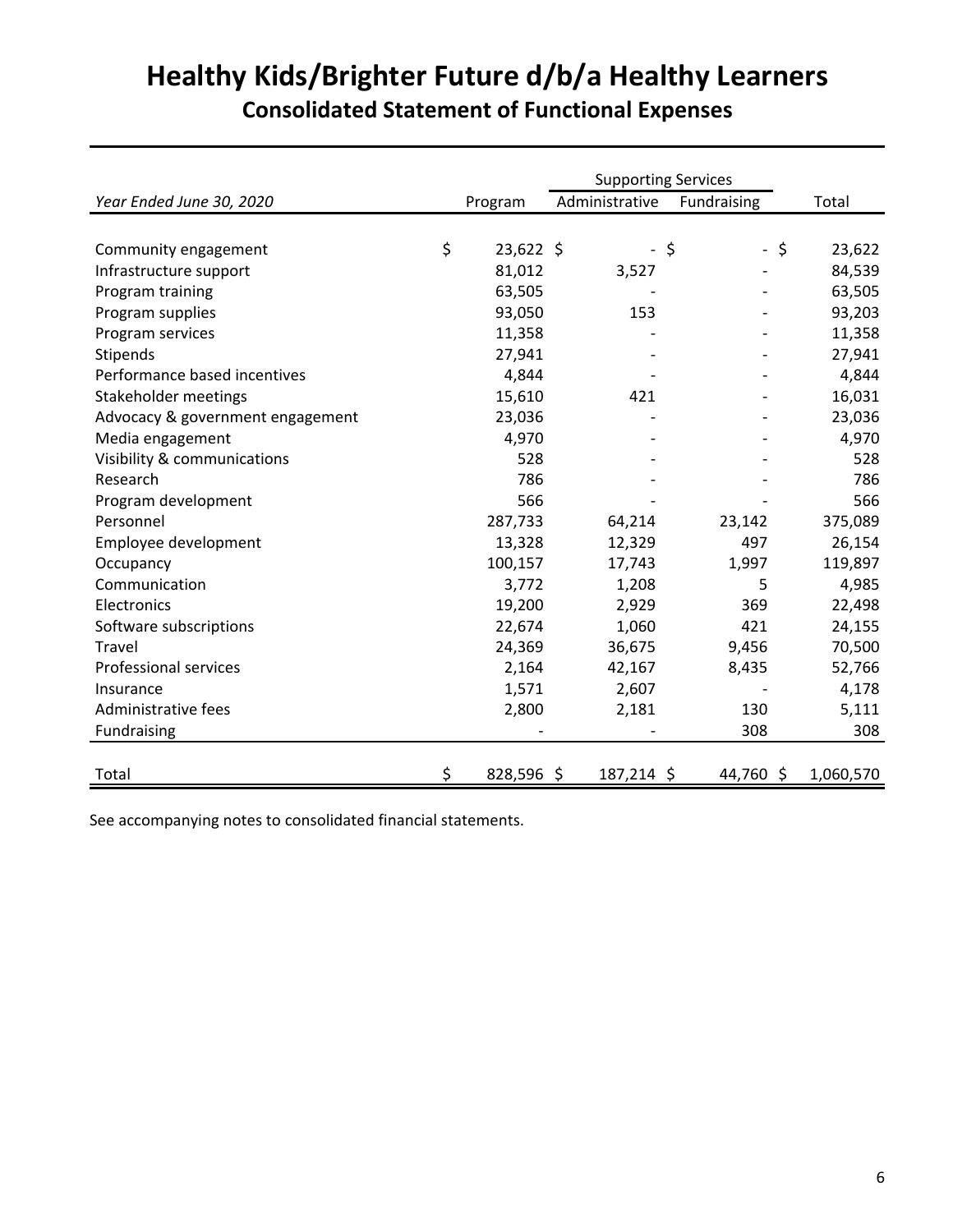# **Healthy Kids/Brighter Future d/b/a Healthy Learners Consolidated Statement of Functional Expenses**

|                              |                  | <b>Supporting Services</b> |             |         |
|------------------------------|------------------|----------------------------|-------------|---------|
| Year Ended June 30, 2019     | Program          | Administrative             | Fundraising | Total   |
|                              |                  |                            |             |         |
| Salaries, taxes and benefits | \$<br>190,013 \$ | 44,403 \$                  | $12,831$ \$ | 247,247 |
| Travel                       | 53,092           | 5,242                      | 7,594       | 65,928  |
| Subscriptions                | 52,275           | 2,287                      | 421         | 54,983  |
| Facilities & maintenance     | 36,679           | 13,697                     |             | 50,376  |
| Equipment                    | 31,643           | 1,508                      |             | 33,151  |
| Conference hire & catering   | 30,728           | 464                        |             | 31,192  |
| Professional fees            | 10,956           | 14,909                     | 501         | 26,366  |
| Materials & supplies         | 23,403           | 1,362                      |             | 24,765  |
| <b>Staff housing</b>         | 21,019           | 2,227                      |             | 23,246  |
| Consultants & subcontractors | 19,867           |                            |             | 19,867  |
| Stipends                     | 15,355           |                            |             | 15,355  |
| Food                         | 12,125           | 92                         |             | 12,217  |
| Insurance                    | 6,051            | 5,322                      |             | 11,373  |
| Staff development & training | 1,541            | 9,398                      |             | 10,939  |
| Vehicle expenses             | 5,179            | 271                        |             | 5,450   |
| Communication                | 3,633            | 1,392                      |             | 5,025   |
| Performance based incentives | 4,436            |                            |             | 4,436   |
| Depreciation                 | 2,806            |                            |             | 2,806   |
| License and permits          | 2,487            | 109                        |             | 2,596   |
| Bad debt expense             | 1,290            |                            |             | 1,290   |
| <b>Bank service fees</b>     |                  | 1,130                      | 52          | 1,182   |
| Printing                     | 569              | 38                         | 415         | 1,022   |
| <b>Fundraising expense</b>   |                  |                            | 290         | 290     |
| Postage and shipping         | 31               | 174                        | 26          | 231     |
|                              |                  |                            |             |         |
| Total                        | \$<br>525,178 \$ | 104,025 \$                 | $22,130$ \$ | 651,333 |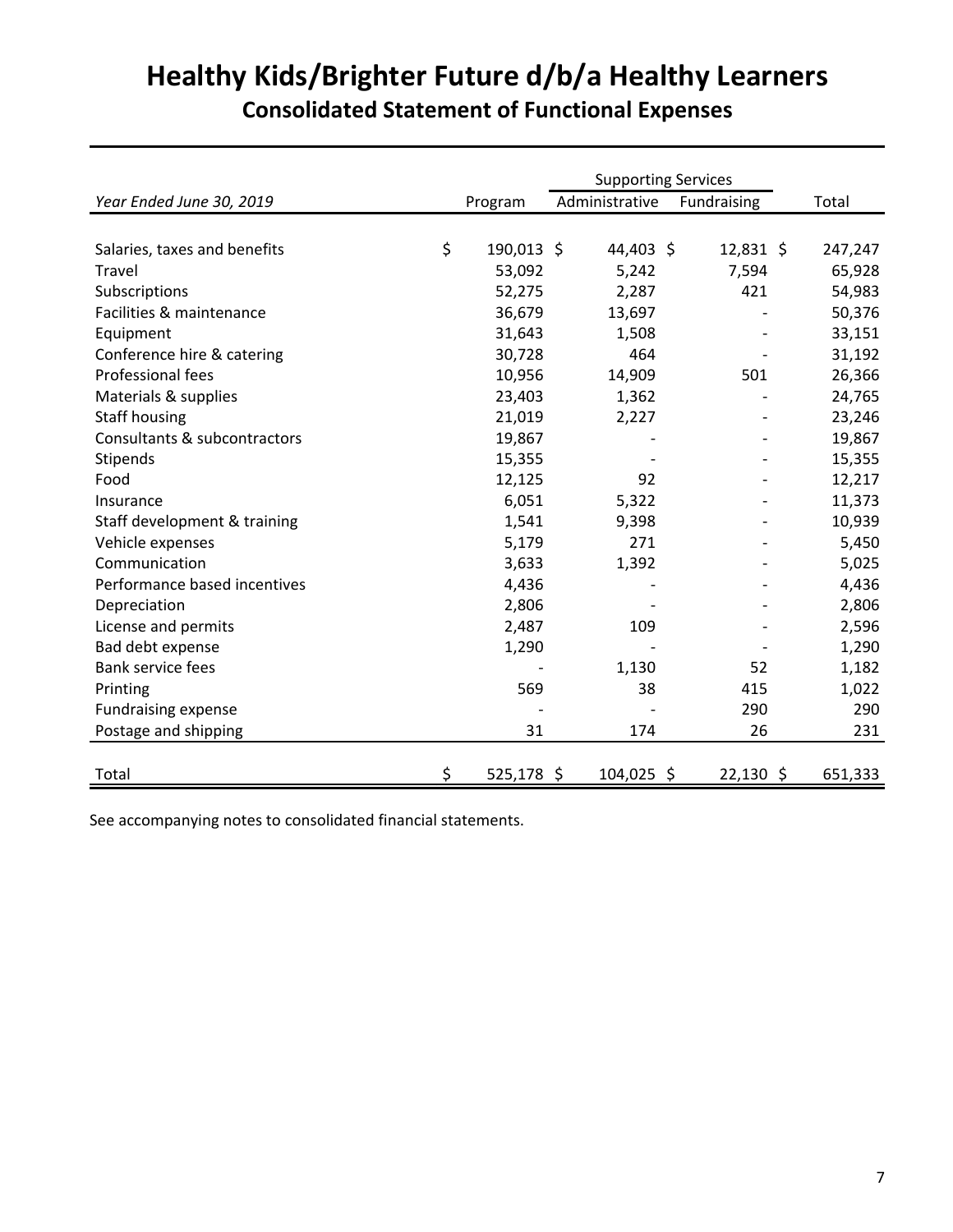# **Healthy Kids/Brighter Future d/b/a Healthy Learners**

# **Consolidated Statements of Cash Flows**

| Years Ended June 30,                                | 2020             | 2019       |
|-----------------------------------------------------|------------------|------------|
| Cash flows from operating activities                |                  |            |
| Change in net assets                                | \$<br>825,574 \$ | 326,302    |
| Adjustments to reconcile change in net assets to    |                  |            |
| net cash flows from operating activities:           |                  |            |
| Depreciation                                        | 4,925            | 2,806      |
| Gain on sale of assets                              |                  | (380)      |
| Bad debt expense                                    |                  | 1,290      |
| Decrease (increase) in:                             |                  |            |
| Contributions receivable                            | 15,565           | 21,135     |
| Other receivables                                   | (22, 143)        | (4, 515)   |
| Prepaid expenses                                    | (109)            | (2, 315)   |
| Increase (decrease) in:                             |                  |            |
| Accounts payable                                    | 4,870            | (2,599)    |
| Accrued payroll                                     | 8,606            | 12,480     |
| Net cash flows from operating activities            | 837,288          | 354,204    |
|                                                     |                  |            |
| Cash flows from investing activities                |                  |            |
| Purchase of property and equipment                  | (11, 824)        | (13, 722)  |
| Proceeds from sale of property and equipment        |                  | 3,368      |
| Purchase of certificates of deposit                 | (802, 855)       | (401, 520) |
| Proceeds from maturities of certificates of deposit | 401,520          | 180,605    |
| Net cash flows from investing activities            | (413, 159)       | (231, 269) |
|                                                     |                  |            |
| Net change in cash                                  | 424,129          | 122,935    |
| Cash at beginning of year                           | 276,592          | 153,657    |
| Cash at end of year                                 | \$<br>700,721 \$ | 276,592    |
|                                                     |                  |            |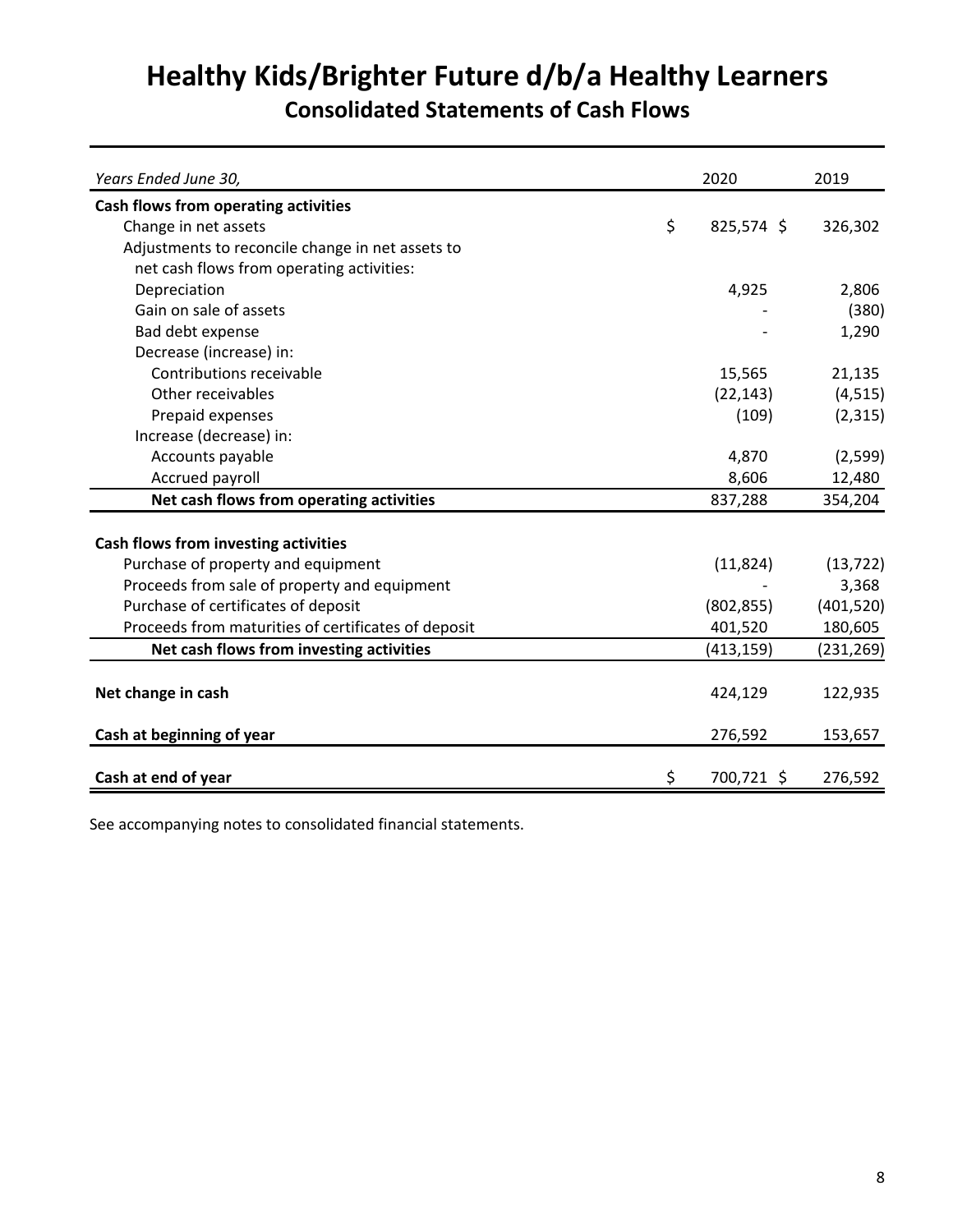## **Note 1: Nature of the Organizations and Significant Accounting Policies**

## **Nature of Activities**

Healthy Kids/Brighter Future Inc is a 501(c)(3) tax-exempt nonprofit corporation in the United States; Healthy Kids/Brighter Future Ltd is a tax-exempt nonprofit organization registered and operating in Zambia. These two entities represent a humanitarian group (hereinafter collectively called Healthy Learners) whose mission is "to improve the health of low-income school-aged children." The U.S. organization was founded in 2014 and the Zambian organization in 2015.

Zambia is a vibrant Southern African country of almost 17 million people. Currently, Healthy Learners serves the most vulnerable children in poor communities in the capital city of Lusaka, a city of about 1.7 million people. Despite a growing middle class, over half of Zambia's citizens live in poverty.

Though Zambia has a school registration rate of 90%, many children cannot excel because they are sick. Common childhood illnesses like worm infestation, febrile illness and respiratory infections keep them out of school for weeks at a time. Not visiting a clinic on time can result in a life-long debilitating ordeal. Healthcare in Zambia is available and free but because most health programs exclusively focus on children under five years old, and because additional obstacles like unfamiliarity with and mistrust of local health services, as well as a lack of guardian support, school-aged children often do not access care and are a critically neglected population. Nearly 40% of Lusaka's poorest school children regularly suffer from easily treatable illnesses and 36% show signs of stunting that hinders their development.

Healthy Learners has developed a simple solution that bridges the disconnect between school-aged children and primary care: moving the access point of health into the classroom. Because schools are where children spend most of their time, teachers can deliver preventative care, surveil student populations, and raise an alert when a learner is absent. The Healthy Learners model harnesses technology and leverages the government's existing infrastructure, systems and personnel of schools and health facilities, which reduces operating costs, promotes local ownership of the programs, facilitates scale and helps ensure the permanence of school health.

Specifically, in partnership with the Ministries of Health and Education, Healthy Learners recruits, trains, and equips selected teachers as school health workers. In addition, by training administrators and recruiting PTA leaders to manage the program, Healthy Learners helps ensure support throughout the culture of the schools, health facilities and the community. To provide both space and a symbolic focus for the operation of the program, Healthy Learners constructs and equips health rooms at each school.

When schools and clinics work together, school health workers treat mild conditions and clinic staff treat serious ones, resulting in better health outcomes, improved attendance, and a reduction in complications. Healthy Learners is working with the Zambian government to scale the model nationally. Their ultimate goal is for the work to become a model for governments throughout the region and beyond.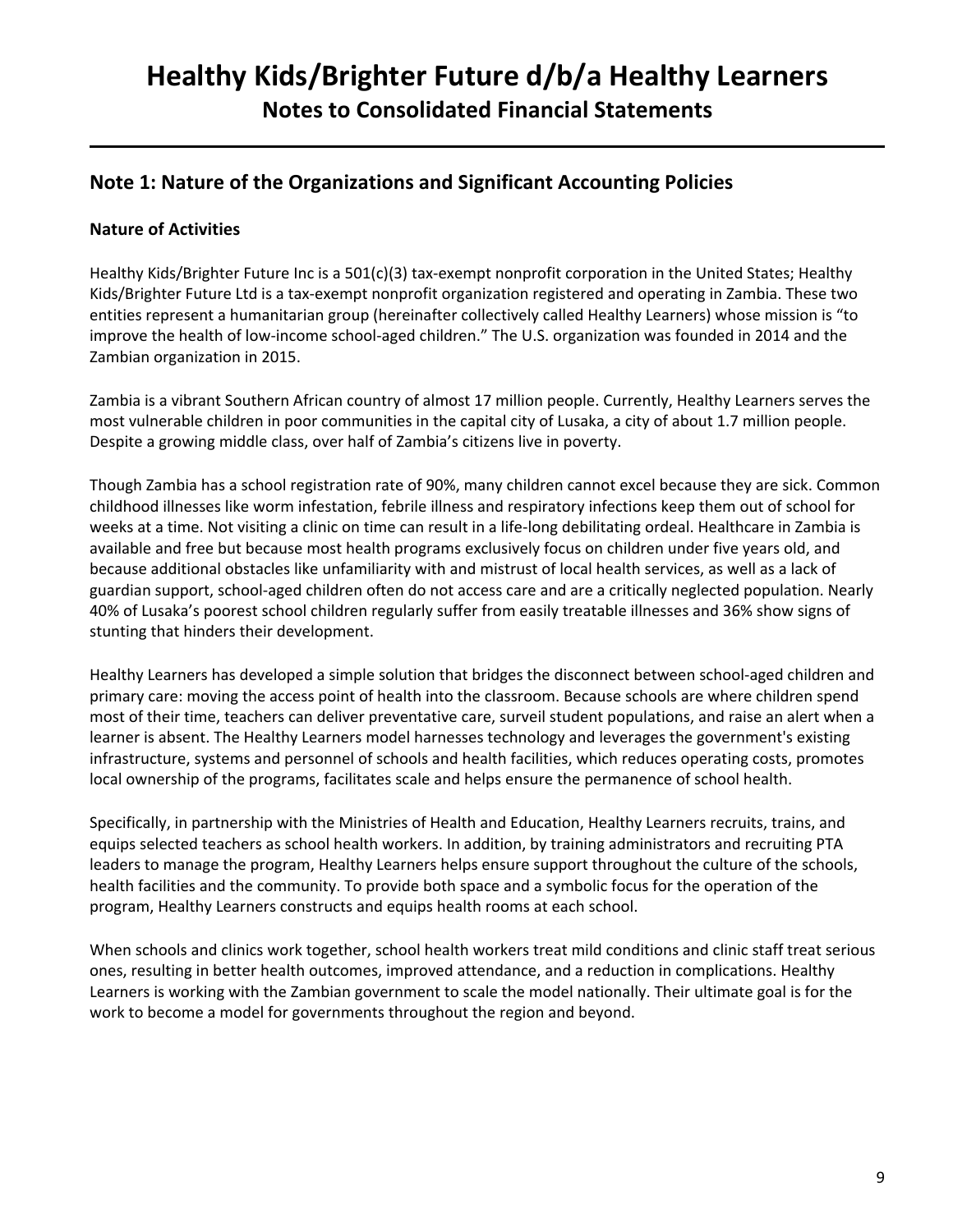## **Note 1: Nature of the Organizations and Significant Accounting Policies** (Continued)

## **Consolidation**

The accompanying consolidated financial statements include the accounts of Healthy Kids/Brighter Future Inc and Healthy Kids/Brighter Future Ltd, both of which are under common control. Material intercompany transactions and balances have been eliminated in the consolidation.

## **Basis of Presentation**

The consolidated financial statements have been prepared in accordance with accounting principles generally accepted in the United States of America (U.S. GAAP) which involves the application of accrual accounting; consequently, revenues and gains are recognized when earned, and expenses and losses are recognized when incurred.

Net assets, revenues, gains, and losses are classified based on the existence or absence of donor or grantorimposed restrictions. Accordingly, net assets and changes therein are classified and reported, as follows:

**Net Assets Without Donor Restrictions** – Net assets available for use in general operations and not subject to donor restrictions.

**Net Assets with Donor Restrictions** – Net assets subject to donor-imposed restrictions. Some donor-imposed restrictions are temporary in nature, such as those that will be met by the passage of time or other events specified by the donor. Other donor-imposed restrictions are perpetual in nature, where the donor stipulates that resources be maintained in perpetuity. Gifts of long-lived assets and gifts of cash restricted for the acquisition of long-lived assets are recognized as revenue when the assets are placed in service. Contributions restricted by donors are reported as increases in net assets without donor restrictions if the restrictions expire in the same reporting period in which the revenue is recognized. When a donor restriction is released, net assets with donor restrictions are reclassified to net assets without restrictions and reported in the statement of activities as net assets released from restrictions.

## **Estimates**

The preparation of the accompanying consolidated financial statements in conformity with U.S. GAAP requires management to make estimates and assumptions that affect the reported amounts of assets and liabilities and disclosure of contingent assets and liabilities at the date of the consolidated financial statements and the reported amounts of revenues and expenditures during the reporting period. Actual results could differ from those estimates.

## **Certificates of Deposit**

Certificates of deposit are carried at cost, plus accrued interest.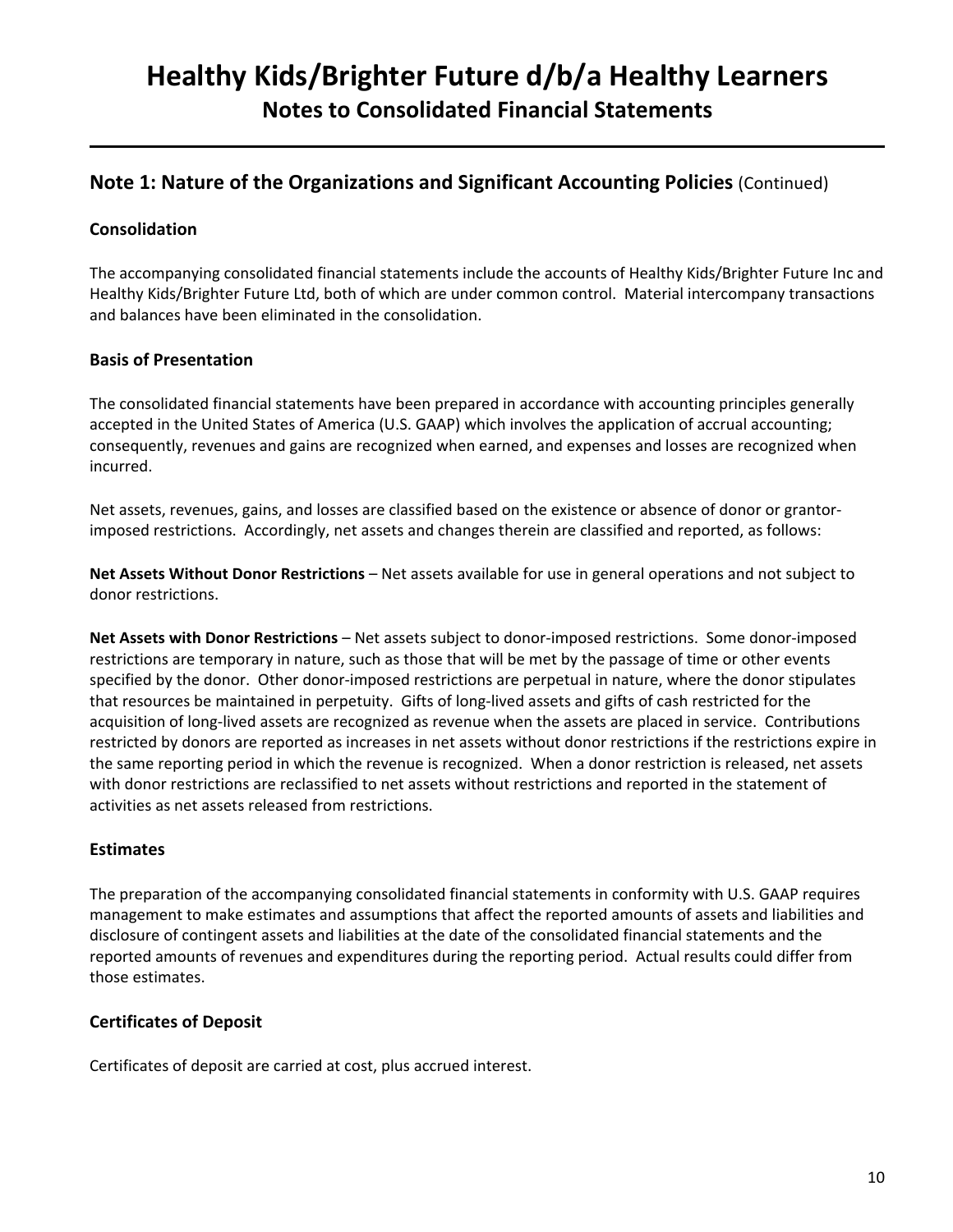## **Note 1: Nature of the Organizations and Significant Accounting Policies** (Continued)

## **Property and Equipment**

Property and equipment are stated at cost or, in the case of donated property, at estimated fair value at the date of receipt. Healthy Learners capitalizes property and equipment with at least a cost, or estimated fair value, of \$2,500, if acquired in the United States or Zambia. Depreciation on furniture, fixtures and equipment, and vehicles is calculated on a straight-line basis using estimated useful lives of three to eight years. Buildings and land improvements are depreciated on a straight-line basis over 10 to 20 years. All capitalized property and equipment is located in Zambia.

#### **Grants and Contributions**

Contributions, including promises to give, are considered conditional or unconditional, depending on the nature and existence of any donor or grantor conditions. A contribution or promise to give contains a donor or grantor condition when both of the following are present:

- An explicit identifying of a barrier, that is more than trivial, that must be overcome before the revenue can be earned and recognized
- An implicit right of return of assets transferred or a right of release of a donor or grantor's obligation to transfer assets promised, if the condition is not met

Conditional contributions are recognized when the barrier(s) to entitlement are overcome. Unconditional contributions are recognized as revenue when received.

Unconditional promises to give that are expected to be collected within one year are recorded as contributions and grants receivable at net realizable value. Unconditional promises to give that are expected to be collected in future years are recorded at the present value of their estimated future cash flows. No allowance for uncollectible accounts was considered necessary as of June 30, 2020 and 2019.

#### **Functional Expenses**

The costs of providing the various programs and other activities have been summarized on a functional basis in the consolidated statements of activities and in the statements of functional expenses. Direct costs necessary for operations are charged to the programs. Certain indirect expenses, including salaries, benefits, office expenses and other operating expenses are allocated based on time and effort of employees.

#### **Foreign Currency Translation**

The Zambian Kwacha is the functional currency for Healthy Learners' programs. All amounts in these consolidated financial statements are reflected in U.S. dollars. All financial position accounts have been translated using an exchange rate representative of the exchange rate in effect at the financial position dates. The foreign currency translation adjustment is recorded in the consolidated statements of activities. The approximate accumulated foreign currency translation adjustments amounted to \$(42,336) and \$(16,259) at June 30, 2020 and 2019, respectively.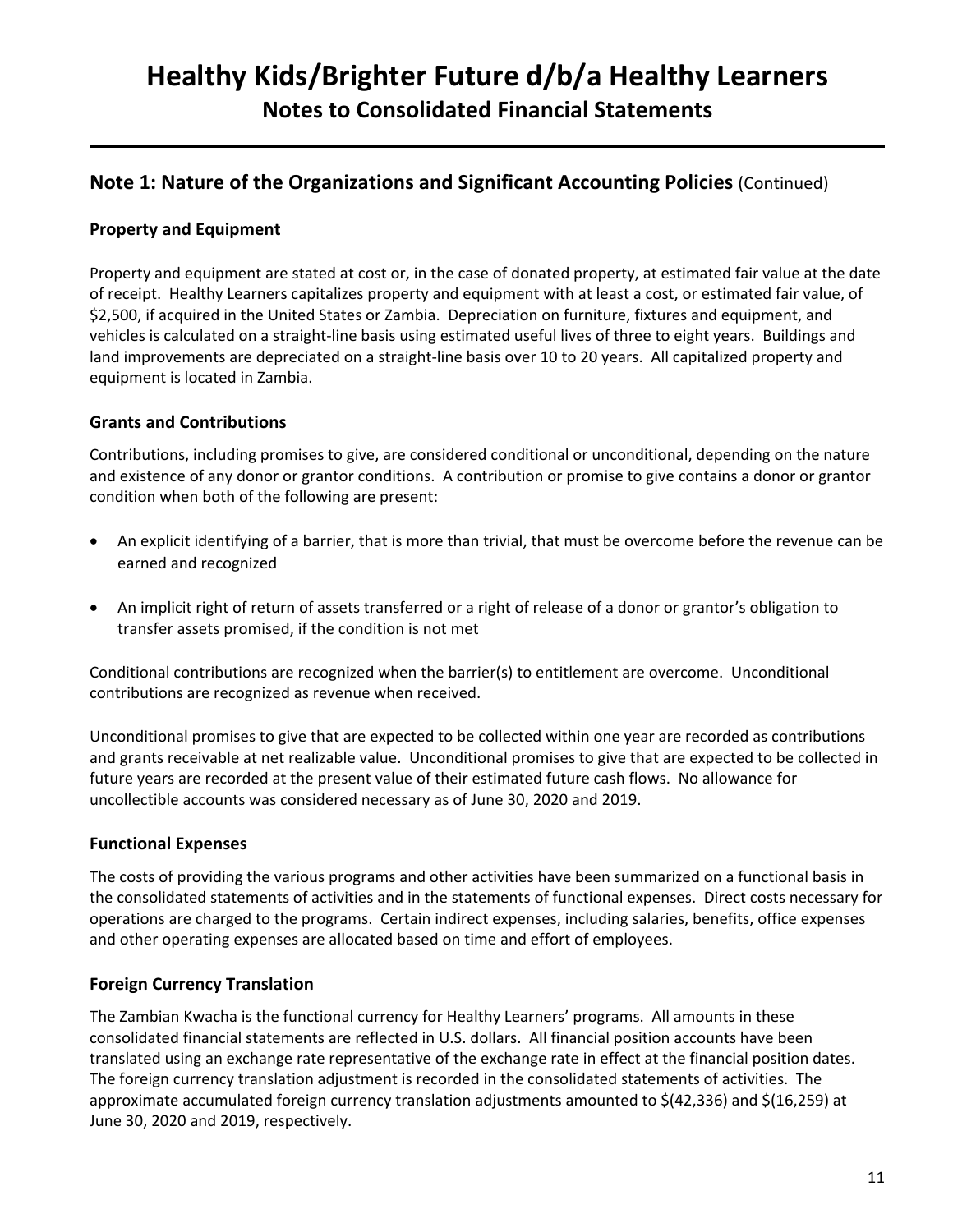## **Note 1: Nature of the Organizations and Significant Accounting Policies** (Continued)

#### **Income Taxes**

Healthy Kids/Brighter Future Inc is exempt from federal income taxes under Section 501(c)(3) of the U.S. Internal Revenue Code, while Healthy Kids/Brighter Future Ltd is exempt from income taxes in Zambia.

Management has evaluated Healthy Learners' tax positions and concluded that, as of June 30, 2020, Healthy Learners does not have any tax liabilities. Healthy Learners is currently open to audit under the statute of limitations by the Internal Revenue Service and state taxing authorities for the years ended 2016 through 2019.

#### **Reclassification**

Certain amounts as previously reported in the 2019 financial statements have been reclassified to conform to the 2020 presentation. Such reclassifications have no effect on reported amounts of net assets or change in net assets.

## **Change in Accounting Policy**

On June 21, 2018, the FASB issued ASU 2018-08 Clarifying the Scope and the Accounting Guidance for Contributions Received and Contributions Made. The amendments in this ASU assist in (1) evaluating whether transactions should be accounted for as contributions (nonreciprocal transactions) subject to Subtopic 958-605 or as exchange (reciprocal) transactions subject to Accounting Standards Codification 606 and (2) determining whether a contribution is conditional. The contribution guidance in Subtopic 958-605 requires an entity to determine whether a transaction is conditional, which affects the timing of the revenue recognized. Healthy Learners has applied the amendments in this ASU on a modified prospective. There was no change on opening balances of net assets and no prior period results were restated.

## **Cash and Cash Equivalents**

The Organization considers all highly liquid debt instruments with an original maturity of three months or less to be cash equivalents.

## **Note 2: Cash and Cash Equivalents**

All highly liquid debt instruments with an original maturity of three months or less is considered to be cash equivalents. Healthy Learners maintains its cash in bank deposit accounts located in the United States and Zambia. Cash maintained in accounts located in the United States, at times, may exceed federally insured limits. Healthy Learners has not experienced any losses in such accounts. Healthy Learners believes it is not exposed to any significant credit risk from cash and cash equivalents.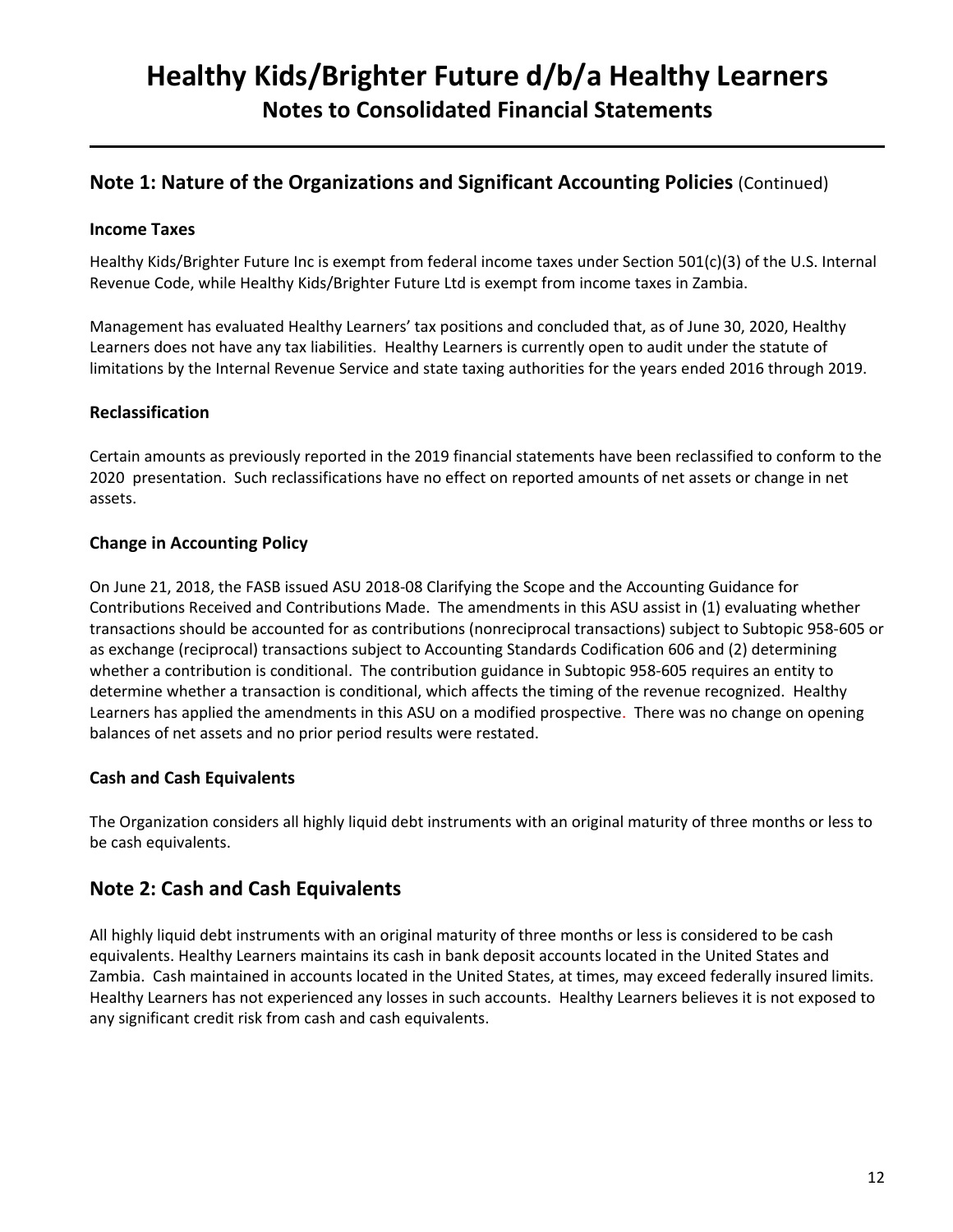## **Note 3: Liquidity and Availability of Financial Resources**

Healthy Learners strives to maintain liquid financial assets sufficient to cover 180 days of general expenditures. The following table reflects the Healthy Learners' financial assets as of June 30, 2020 and 2019, reduced by amounts that are not available to meet general expenditures within one year of the statement of financial position date because of donor restrictions or internal board designations.

| As of June 30,                                           | 2020         | 2019    |
|----------------------------------------------------------|--------------|---------|
|                                                          |              |         |
| Cash                                                     | $650,832$ \$ | 276,592 |
| Certificates of deposit                                  | 802,855      | 401,520 |
| Contributions and grants receivable                      | 50,000       | 65,565  |
| Other receivables                                        | 25,368       | 3,225   |
| Total financial assets available for general expenditure | 1,529,055    | 746,902 |

## **Note 4: Contributions and Grants Receivable**

Contributions and grants receivable at June 30 are, as follows:

|                    | 2020                     | 2019   |
|--------------------|--------------------------|--------|
|                    |                          |        |
| Amounts due in:    |                          |        |
| Less than one year | $50,000$ \$              | 65,565 |
| One to five years  | $\overline{\phantom{0}}$ |        |
| Total              | 50,000                   | 65,565 |

## **Note 5: Commitments**

#### **Leases**

During 2019, Healthy Learners entered into a two-year operating lease for office space located in Lusaka, Zambia. There is an additional two-year renewal option. The lease calls for monthly payments of rent of \$3,300, payable six months in advance. Healthy Learners also entered into a one-year operating lease for employee housing in Lusaka, Zambia with monthly payments of approximately \$1,200.

Rental expense was \$57,851 and \$41,524 for the years ended June 30, 2020 and 2019.

The future minimum rental payments under non-cancelable operating leases having an initial or remaining term in excess of one year as of June 30, 2020 are, as follows:

| Year Ending   |        |
|---------------|--------|
|               |        |
| 2021          | 29,700 |
| Total<br>____ | 29,700 |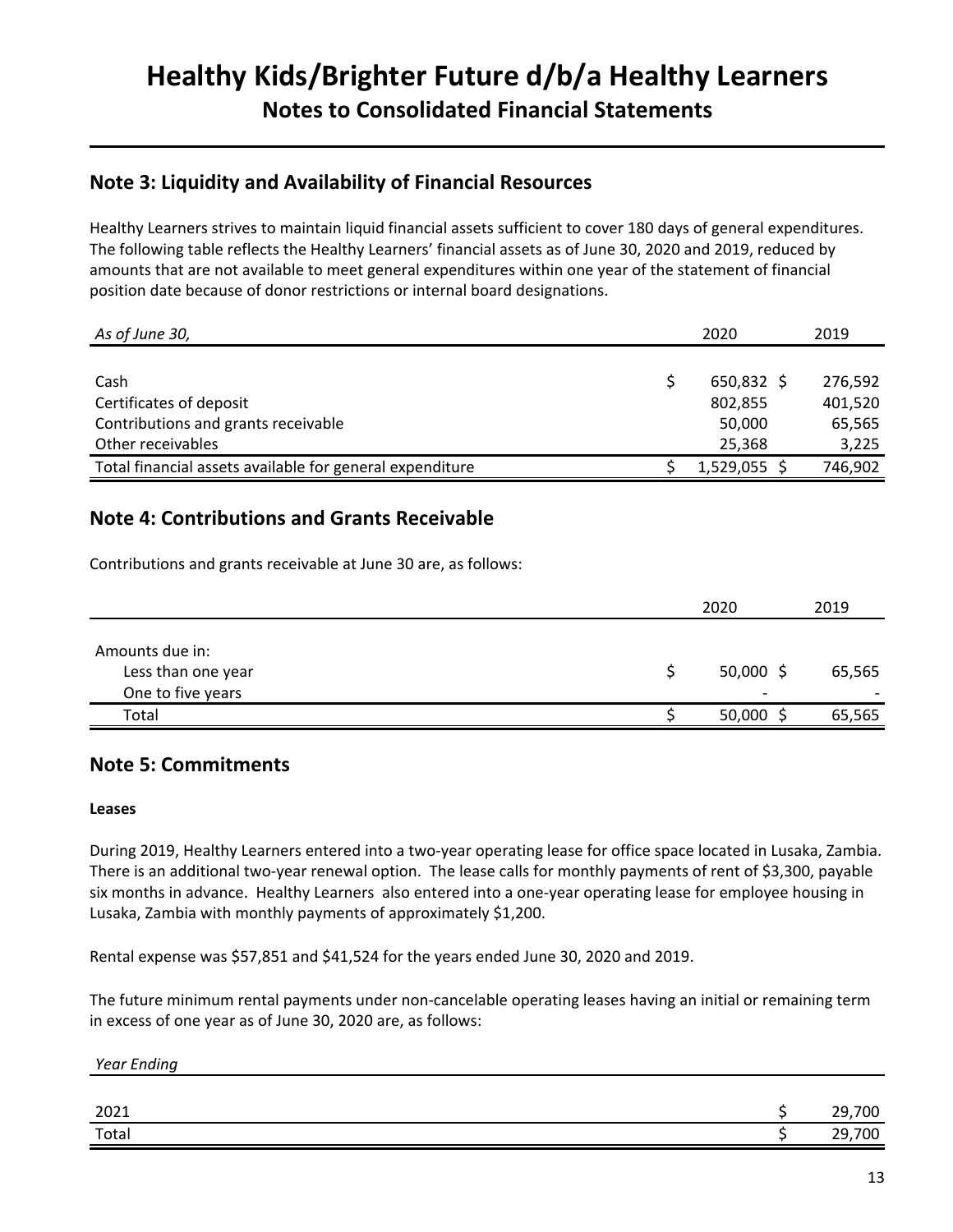## **Note 6: Net Assets with Donor Restrictions**

Net assets with donor restrictions consist of the following:

| As of June 30,                                                           | 2020             | 2019   |
|--------------------------------------------------------------------------|------------------|--------|
| Pledges receivable - time restricted<br>Purpose restricted contributions | 50.000<br>49.889 | 65,565 |
| Total                                                                    | 99,889           | 65,565 |

## **Note 7: Risks and Uncertainties**

On March 11, 2020, the World Health Organization declared the outbreak of the new coronavirus, known as COVID-19, a pandemic. The impact of the outbreak has been worldwide. Healthy Learners has been able to leverage our model and network of relationships to support the Zambian government's COVID-19 prevention efforts and respond to the needs of our community-based partners during this critical period through:

- development and distribution of information, education, communication materials on COVID-19,
- school and community sensitization and public service announcements,
- distribution of personal protective equipment, cleaning supplies, and handwashing stations to public health facilities,
- technical support to the Ministries of Health and Education, and
- programmatic support for the successful re-opening of schools in June

As of the date of issuance of the financial statements, the Healthy Learners ability to operate has not been significantly impacted; however, the Organization continues to monitor the situation. While the Organization's results of operations, cash flows and financial condition could be negatively impacted, the extent of the impact cannot be reasonably estimated at this time.

## **Note 8: Subsequent Events**

Management has evaluated subsequent events through December 8, 2020, the date the consolidated financial statements were available to be issued and determined that any subsequent events that would require recognition or disclosure have been considered in the preparation of the consolidated financial statements.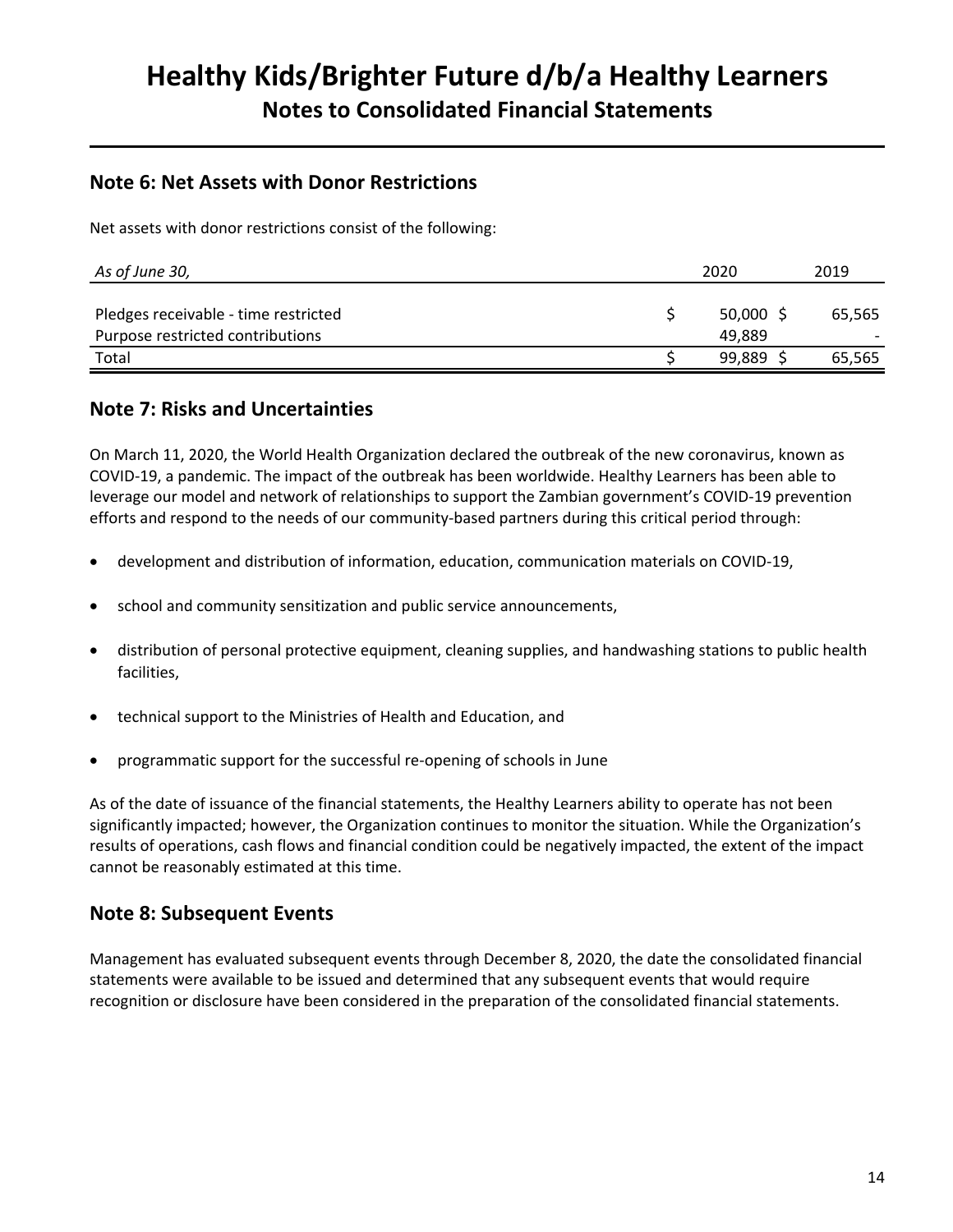## **Independent Auditor's Report on Supplementary Information**

Board of Directors Healthy Kids/Brighter Future d/b/a Healthy Learners Brunswick, Maine

We have audited the consolidated financial statements of Healthy Kids/Brighter Future d/b/a Healthy Learners as of and for the year ended June 30, 2020 and our report thereon, dated December 8, 2020, which expressed an unmodified opinion on those consolidated financial statements, appears on page 1. Our audit was conducted for the purpose of forming an opinion on the consolidated financial statements as a whole. The accompanying schedules, on pages 16 - 17, are presented for purposes of additional analysis and are not a required part of the consolidated financial statements. Such information is the responsibility of management and was derived from and relates directly to the underlying accounting and other records used to prepare the basic consolidated financial statements. The information has been subjected to the auditing procedures applied in the audit of the basic consolidated financial statements and certain additional procedures, including comparing and reconciling such information directly to the underlying accounting and other records used to prepare the basic consolidated financial statements or to the basic consolidated financial statements themselves, and other additional procedures in accordance with auditing standards generally accepted in the United States of America. In our opinion, the information is fairly stated in all material respects in relation to the basic consolidated financial statements as a whole.

Wiqyi LLP

Wipfli LLP South Portland, Maine December 8, 2020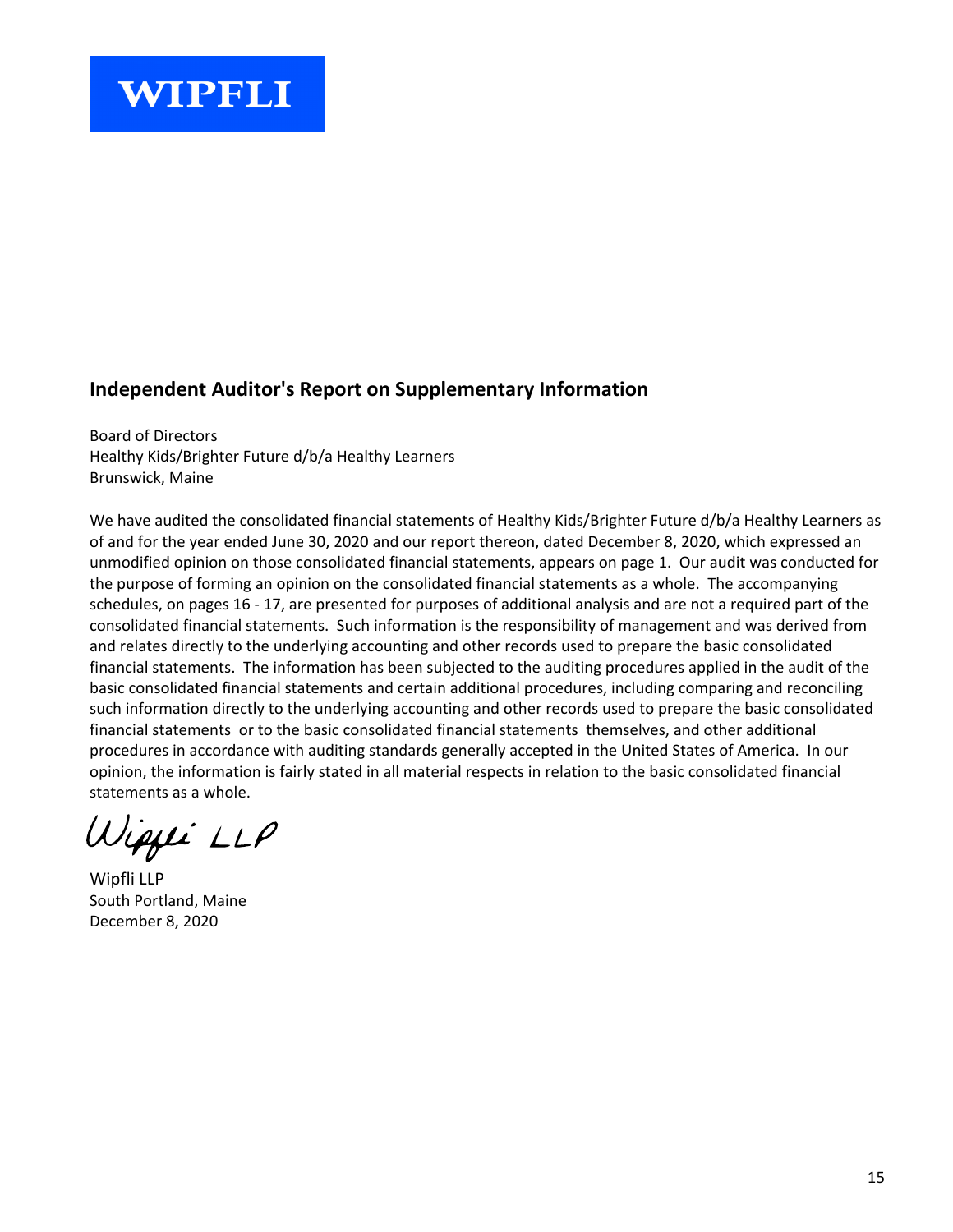# **Healthy Kids/Brighter Future d/b/a Healthy Learners Consolidating Schedule of Financial Position**

|                                         |    |              | Healthy Learners - Healthy Learners - |     |                          |      |              |
|-----------------------------------------|----|--------------|---------------------------------------|-----|--------------------------|------|--------------|
| As of June 30, 2020                     |    | US.          | Zambia                                |     | Eliminations             |      | Consolidated |
| <b>Assets</b>                           |    |              |                                       |     |                          |      |              |
| Cash                                    | \$ | 405,786 \$   | 294,935 \$                            |     |                          | -\$  | 700,721      |
| Certificates of deposit                 |    | 802,855      |                                       |     |                          |      | 802,855      |
| Contributions and grants receivable     |    | 50,000       |                                       |     |                          |      | 50,000       |
| Other receivables                       |    | 12,250       | 13,118                                |     |                          |      | 25,368       |
| Prepaid expenses                        |    |              | 12,203                                |     |                          |      | 12,203       |
| Property and equipment - net            |    |              | 21,231                                |     |                          |      | 21,231       |
| <b>Total Assets</b>                     |    | 1,270,891 \$ | 341,487 \$                            |     |                          | S    | 1,612,378    |
|                                         |    |              |                                       |     |                          |      |              |
| <b>Liabilities and Net Assets</b>       |    |              |                                       |     |                          |      |              |
| <b>Liabilities</b>                      |    |              |                                       |     |                          |      |              |
| Accounts payable and accrued expenses   | \$ | $5,838$ \$   |                                       | -\$ |                          | - \$ | 5,838        |
| Accrued payroll                         |    |              | 23,008                                |     |                          |      | 23,008       |
| <b>Total Liabilities</b>                |    | 5,838        | 23,008                                |     | $\overline{\phantom{a}}$ |      | 28,846       |
|                                         |    |              |                                       |     |                          |      |              |
| <b>Net Assets</b>                       |    |              |                                       |     |                          |      |              |
| Without donor restrictions              |    | 1,165,164    | 318,479                               |     |                          |      | 1,483,643    |
| With donor restrictions                 |    | 99,889       |                                       |     |                          |      | 99,889       |
| <b>Total Net Assets</b>                 |    | 1,265,053    | 318,479                               |     | $\overline{\phantom{a}}$ |      | 1,583,532    |
|                                         |    |              |                                       |     |                          |      |              |
| <b>Total Liabilities and Net Assets</b> | S  | 1,270,891 \$ | 341,487 \$                            |     |                          | - S  | 1,612,378    |

See independent auditor's report on supplementary information.